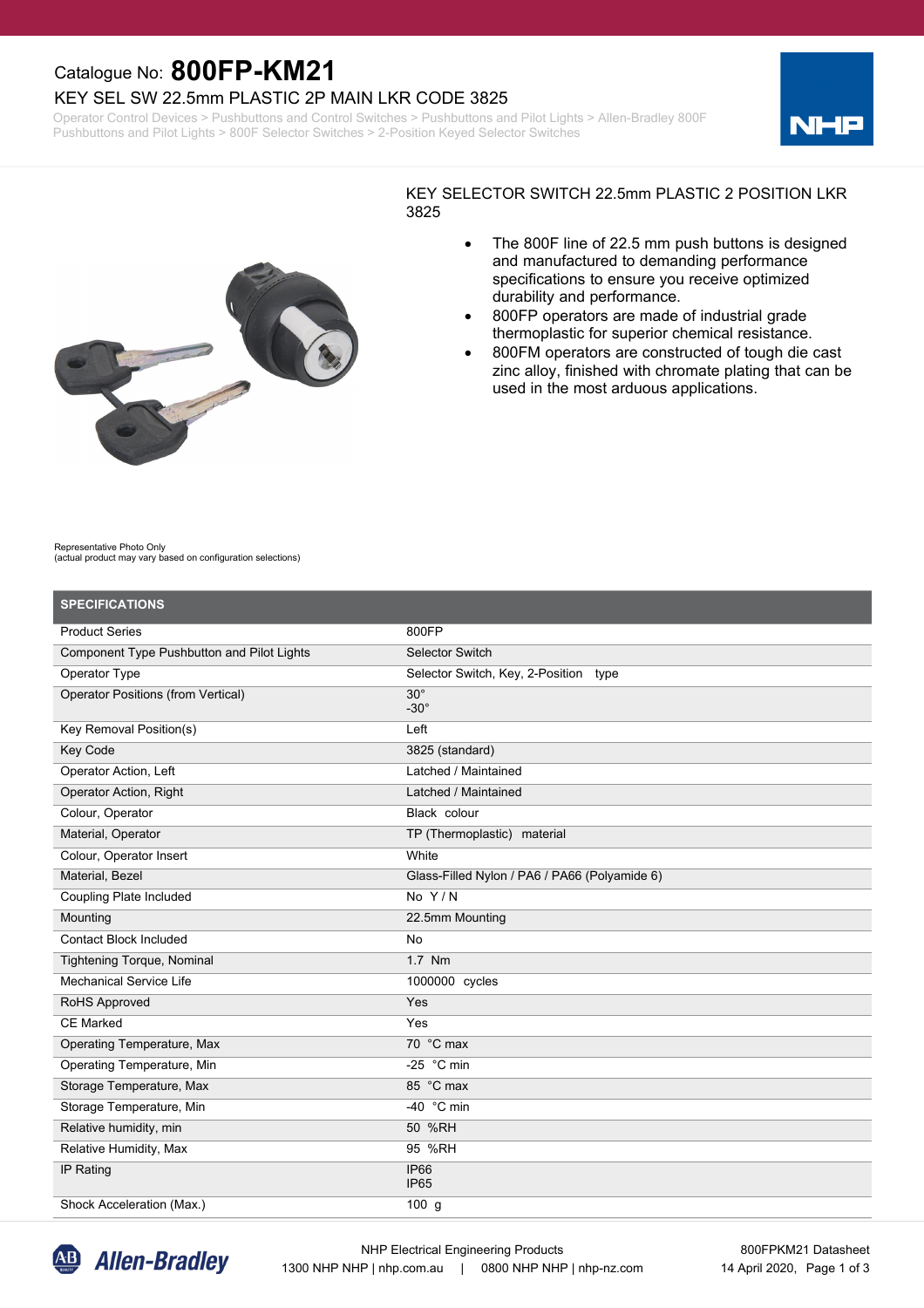## Catalogue No: **800FP-KM21**

#### KEY SEL SW 22.5mm PLASTIC 2P MAIN LKR CODE 3825

Operator Control Devices > Pushbuttons and Control Switches > Pushbuttons and Pilot Lights > Allen-Bradley 800F Pushbuttons and Pilot Lights > 800F Selector Switches > 2-Position Keyed Selector Switches



| Shock Duration (Max.)                      | $11$ ms                                                                                                             |
|--------------------------------------------|---------------------------------------------------------------------------------------------------------------------|
| Vibration Acceleration (Max.)              | 10 $m/s^2$                                                                                                          |
| Vibration Displacement (Peak to Peak Max.) | $1.52$ mm                                                                                                           |
| Vibration Frequency, Operational (Max.)    | 2000 Hz                                                                                                             |
| Vibration Duration (Max.)                  | 180 min                                                                                                             |
| <b>Standards Compliance</b>                | <b>NEMA ICS-5</b><br><b>UL 508</b><br>EN 60947-1<br>EN 60947-5-1<br>EN 60947-5-5<br>IEC 60947-1<br><b>ISO 13850</b> |
| Certifications                             | UR.<br>UL<br><b>CSA</b><br><b>CCC</b><br>CE.<br><b>RoHS</b>                                                         |
| <b>Shipping Approvals</b>                  | ABS (American Bureau of Shipping)                                                                                   |

| <b>REFERENCES</b>                              |                                                |
|------------------------------------------------|------------------------------------------------|
| <b>IECEx Certificate</b>                       | $\overline{\phantom{0}}$                       |
| Supplier Declaration of<br>Conformity:         |                                                |
| Installation Guide:                            |                                                |
| User Manual:                                   | $\overline{\phantom{0}}$                       |
| Manufacturer Datasheet:                        | 800FPKM21 Manufacturer Datasheet               |
| Manufacturer Catalogue<br>& Product Selection: | 800FPKM21 Manufacturer Product Selection Guide |

# Key Selector Switch and Key Ejected **SensEject Operators**